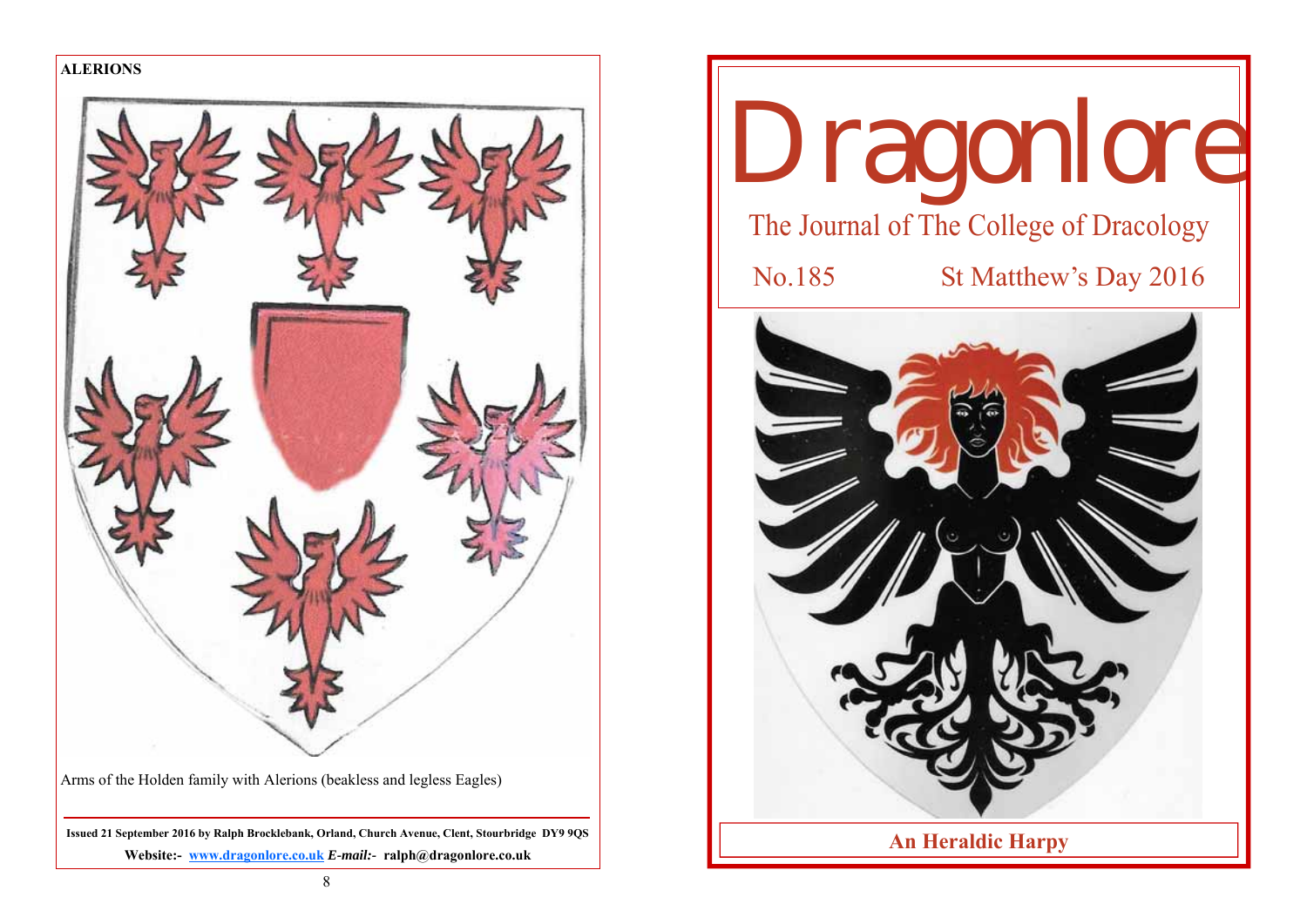

 **The College of Dracology for the Study of Fabulous Beasts** 



We dealt with St Matthew at some length in No 103, 21 September 2008, and there is little to add except to remark that his Christmas story is so much at variance from that of St Luke, even with a different descent from David to Joseph, that some modern scholars think he was recounting the events of quite a different family. As the prophecies were well known to all, it is not unlikely that two families should have claimed to fulfil the requirements. Many early artists did paint pictures with two Jesus children, but modern artists who show shepherds following a star or wise men visiting a stable are hopelessly confused.

The picture on the cover is one of a pair sent by **Jan Keuzenkamp** from the French book by Jean-Pol Gomérieux, *Les motifs de l'heraldique; variations et compositions* (Editions Vial, 2013). It is captioned *D'argent, á la harpie de sable, chevelée de gueules*. The other one (*right)* is captioned *D'argent, au basilic de gueules.* The drawing both of the Basilisk and of the Harpy, is beautifully bold and clear and sets a good example for all heraldic art. Jan also sent pictures of the arms of two Lithuanian villages: Barstyciai bears a fish with two heads, granted 28 June 2011, and Grendave has a sea-wolf, granted 16 January 2012 (*both bottom*). So good heraldry flourishes in Eastern Europe. Many thanks to Jan for these examples.







# JOURNAL SCAN

**The Somerset Dragon No.34 August 2016** has, apart from its delightful masthead, a demi-Unicorn crest with some Unicorn heads on a shield for the Leir family.

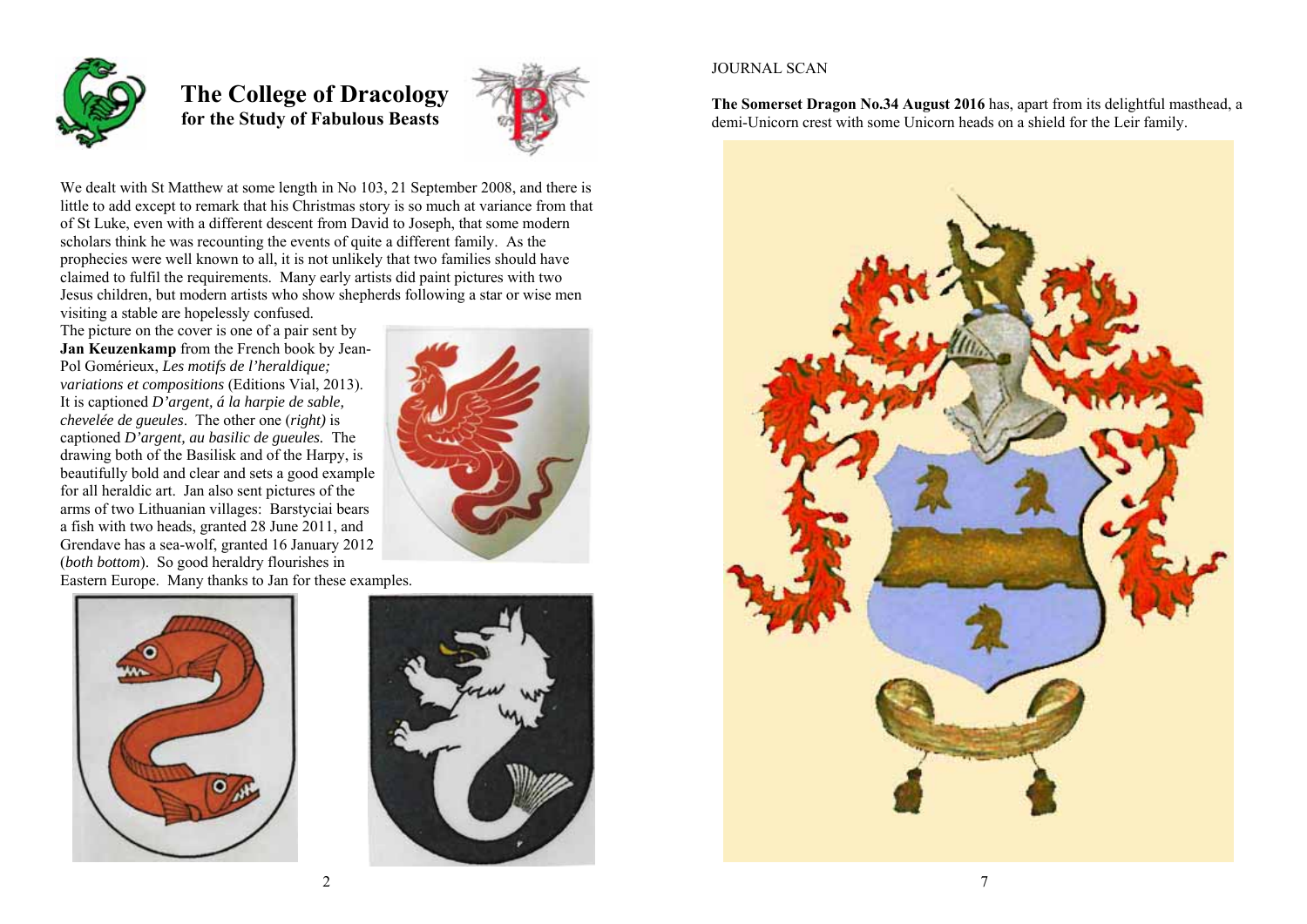## BOOK REVIEW

**ST GEORGE Let's Hear it for England!** By Alison Maloney (London, 2010) starts off with a delightful re-telling of the legend of St George and the Dragon, but goes on to give a comprehensive survey of the mythology and history of the saint, from a Middle East martyr through the mediaeval warrior to the modern patron of so many countries, not just England. There are excellent summaries of the appearance of St George in politics, in literature and in art, an appreciation of his recent resurgence in England and an encouragement to celebrate him even more. There are both an Epilogue and an Afterword, useful time charts and a good bibliography, and it is illustrated throughout with little woodcuts, a selection shown below.



#### **A PAIR OF DRAGONS IN LOVE**



**Mark Brocklebank-Smith** sent this picture of these statues by Darin Lazarov from Varne in Bulgaria. This is not a scene we see very often, if at all, but is a cheerful change from our usual depictions and has been delightfully executed.

# **A MARBLE MANTLEPIECE**



**Bernard Juby** came across this marble mantelpiece at the Chateau de Tressé, Pouancé in France and loved the fabulous beasts carved in its surroundings. No doubt they originally had some significance, now lost, but we can at least admire their artistry. (*More on the next page*)